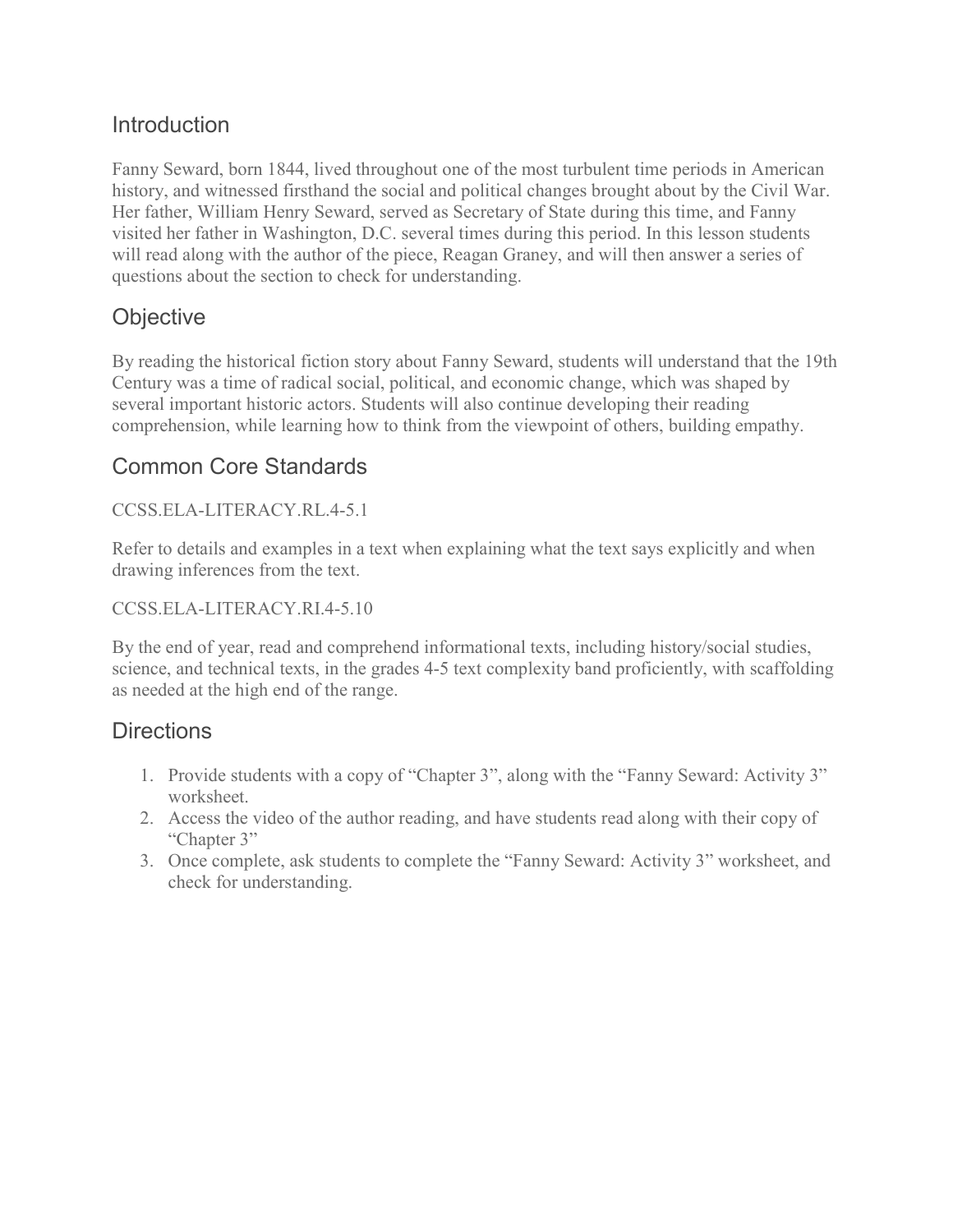#### Chapter Three: The Passengers

In the middle of the night, Fanny awoke with a start.

 It was raining outside. Droplets of water pattered against the dark glass window next to her bed. It was the type of rain that, when Fanny awoke, she could hardly believe she'd slept through—and it was just a bit too noisy for her to easily fall back asleep.

 Fanny tossed and turned in her tiny bed, the quilted blankets getting wrapped around her legs. Finally, she sat up, disgruntled. Something was itching around in her mind, like a small fly that won't leave you alone during dinner time.

 What had her mother been talking about that afternoon? The entire conversation left Fanny feeling confused, and unsettled. We have a couple downstairs now, Mrs. Seward had said. It sounded like she had been talking about people; but could there really be someone in Fanny's house that she didn't know about?

 Fanny sighed. And, to her own surprise, she got out of bed, picked up the lamp next to her, and walked toward her bedroom door.

Fanny did not often feel brave. She was frightened of speaking up in front of other people, and she barely left her own home without another person. But in this moment, Fanny felt another, stronger instinct rise up within her: curiosity. It was the same pull that she'd felt when she spotted the lone kitten in the garden the other day, or the feeling she always got when she picked up a new book.

She opened her door carefully and crept out into the upstairs hallway. Family portraits on the wall glared down at her, and the floorboards creaked beneath her feet. Fanny felt that she must look like a ghost, gliding down the winding staircase and through the dark in her pale nightdress.

When she reached the bottom of the stairs, Fanny walked slowly toward the basement door. She wondered what might be waiting for her beneath the ground—and whether it was something sinister. Was there a reason that her mother tried to keep this from her?

Fanny paused with her hand upon the doorknob. She thought of turning back around, fleeing up the stairs and into the safety of her bed again.

But then Fanny thought back to her diary, the empty pages that lay within, and the writer's block that she encountered every time she tried to write. Maybe, she willed herself to believe, this could be a new story.

And with that, Fanny turned the doorknob.

The basement steps plunged into pure darkness. Fanny made her way down, watching her step, and holding her lamp out in front of her. The air became cooler and cooler as she walked beneath the ground level. The scent of the rain seeped through the walls down here, and the sound of the storm echoed through the floorboards above.

The basement floor was made of earth and stone. Old pieces of kitchenware and crates sat on the ground, coated in dust. Fanny looked around, trying desperately to see in the dark, holding the lamp in front of her. Nobody appeared to be there.

"Hello?" she whispered.

There was no response.

"My name is Fanny Seward," she said. "I live upstairs."

Still, there was no response. Fanny felt silly, talking to herself here in the dark. And she was also starting to feel cold. Disappointed, Fanny turned around, back toward the stairs.

But then, she heard a voice.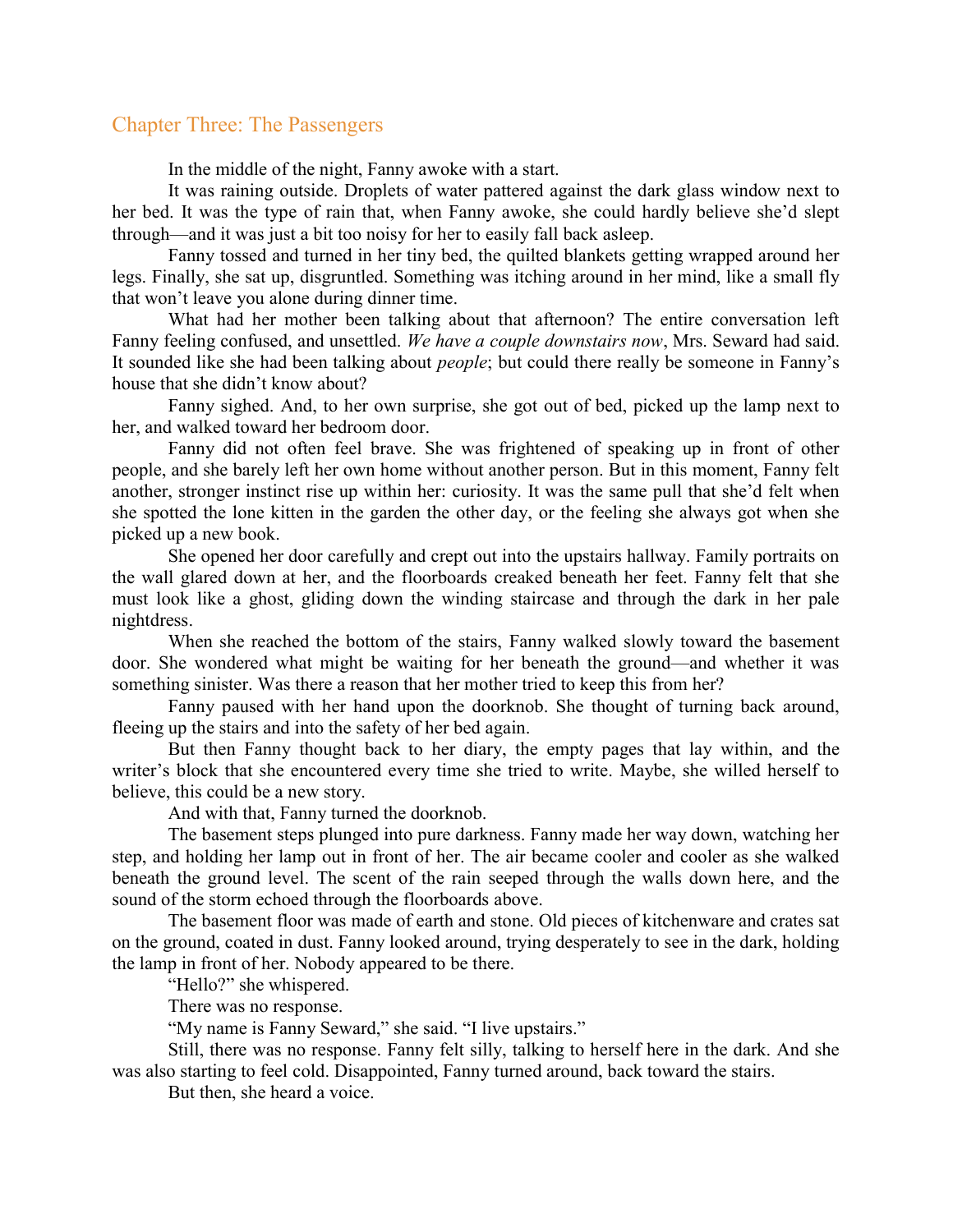"You are a Seward?" the voice asked.

A chill went down Fanny's spine. She abruptly realized that she was alone, in the dark, with a faceless stranger.

Backing up, and still holding the lamp out in front of her, Fanny said in a shaking voice, "Yes. I'm the Sewards' daughter."

A quiet moment passed. Suddenly, a person began to emerge from the darkness. She could see the faint outline of a dark brown face, and a body clothed in tattered fabric. Soon, Fanny could make out a man standing before her, cautiously keeping his distance. She could sense fear in his eyes.

"I'm Ed," he said, his voice hoarse.

Fanny wasn't quite sure what to say. After regaining her voice, she whispered, "Hello, Ed."

Ed offered a slight smile. Then, he turned to the side and spoke into the darkness behind him: "Maggie, she's a Seward. It's alright."

Then, a young woman stepped into the lamplight. Fanny noticed a large bruise on the side of her face, visible upon her dark skin.

Fanny suddenly felt concerned for the couple; they appeared timid and tired. "Are you alright?" Fanny asked them. "Can I help you?"

Maggie smiled. "You are helping us more than you know, dear."

Fanny shook her head. "How?" she asked. She was frozen still—she had never before seen two people who looked so worn.

"You—your house—it is a stop on the Railroad," Ed said.

"What railroad?" Fanny asked, lost.

"The Railroad," Ed said. "The Underground Railroad. We are on our way to freedom."

Something clicked in Fanny's head: these two people were from the South. They were enslaved people—runaway slaves.

Maggie nodded. "We've been traveling for many weeks, and have almost made it to Canada," she said. "Your mama and sister said that we are in New York, and very close."

"You've talked to my mother?" Fanny asked. "And Jenny?"

"Yes, they've been so nice to us," said Ed. "We wanted to leave tonight, but the storm started… so we're going tomorrow."

Fanny could not believe that Jenny hadn't told her about this—but she would speak to her later about it.

"So…" Fanny said, trying to understand, "you've been hiding down here? You're trying to escape slavery?"

Ed and Maggie nodded.

"Where are you going next?" she asked.

"North," said Maggie. "We'll find another place. Your mama says there's another stop close to here. We will have to wait and see."

"Are there many more of you?" asked Fanny.

"Oh, yes," said Ed. "Hundreds. We want to escape to safety with our families. We want to earn freedom, and then help fight. Lincoln can't do it without us."

Fanny was taken aback. "What do you mean?" she asked. And then, after a pause, she added, "What do you think of President Lincoln?"

"We didn't vote for Lincoln," Maggie said.